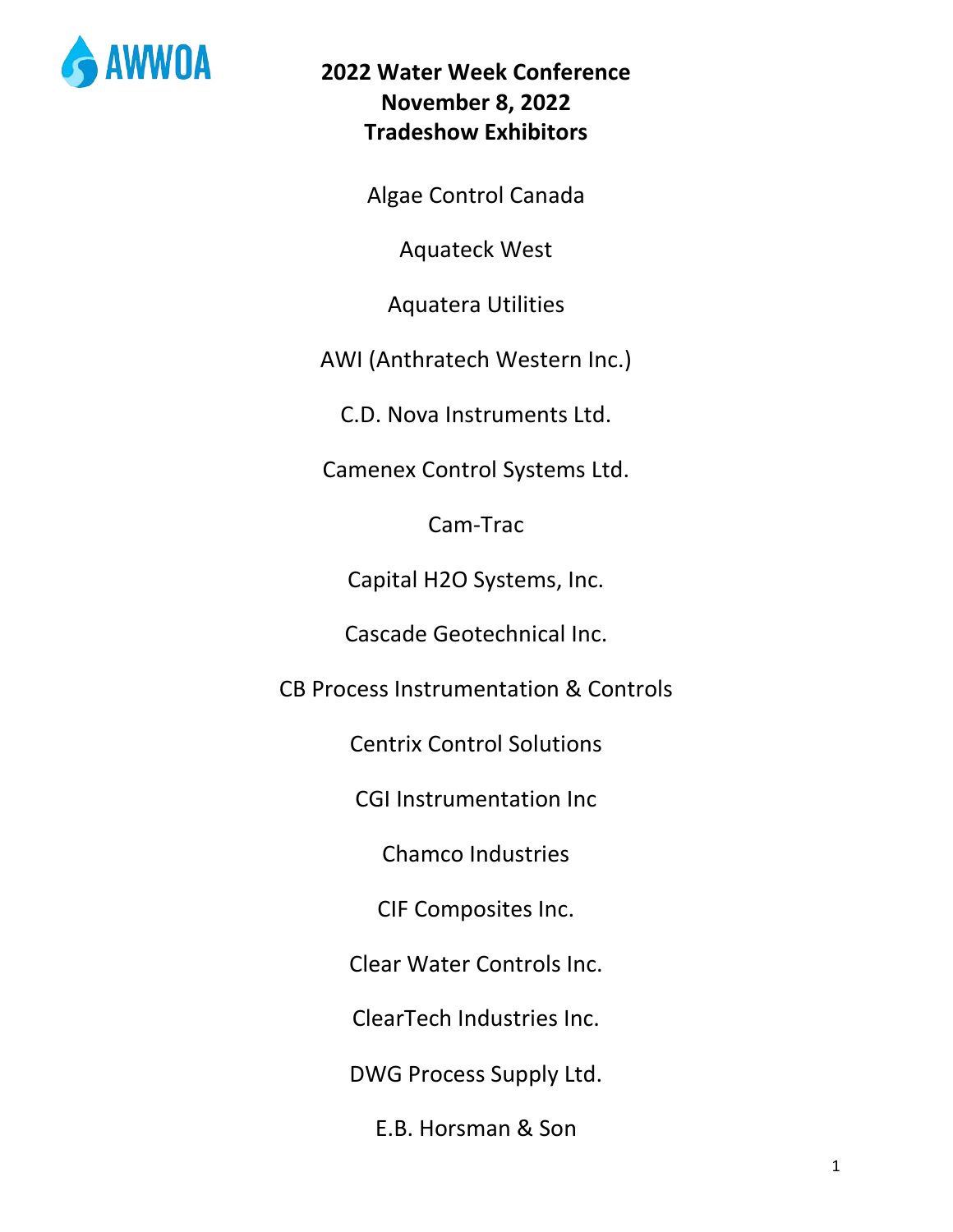

Electrogas Monitors

Element Materials Technology

EMCO Waterworks

Fabco Plastics

Greatario Engineered Storage Systems

Hach Sales & Service

Heat-Line

ICONIX Waterworks

Integral High Performance Coatings

Intrepid Group

IPEX Inc.

IVIS Construction Inc

Joe Johnson Equipment

Kings Energy Services

KTI Limited/Sensus Canada

Mequipco Ltd.

Mueller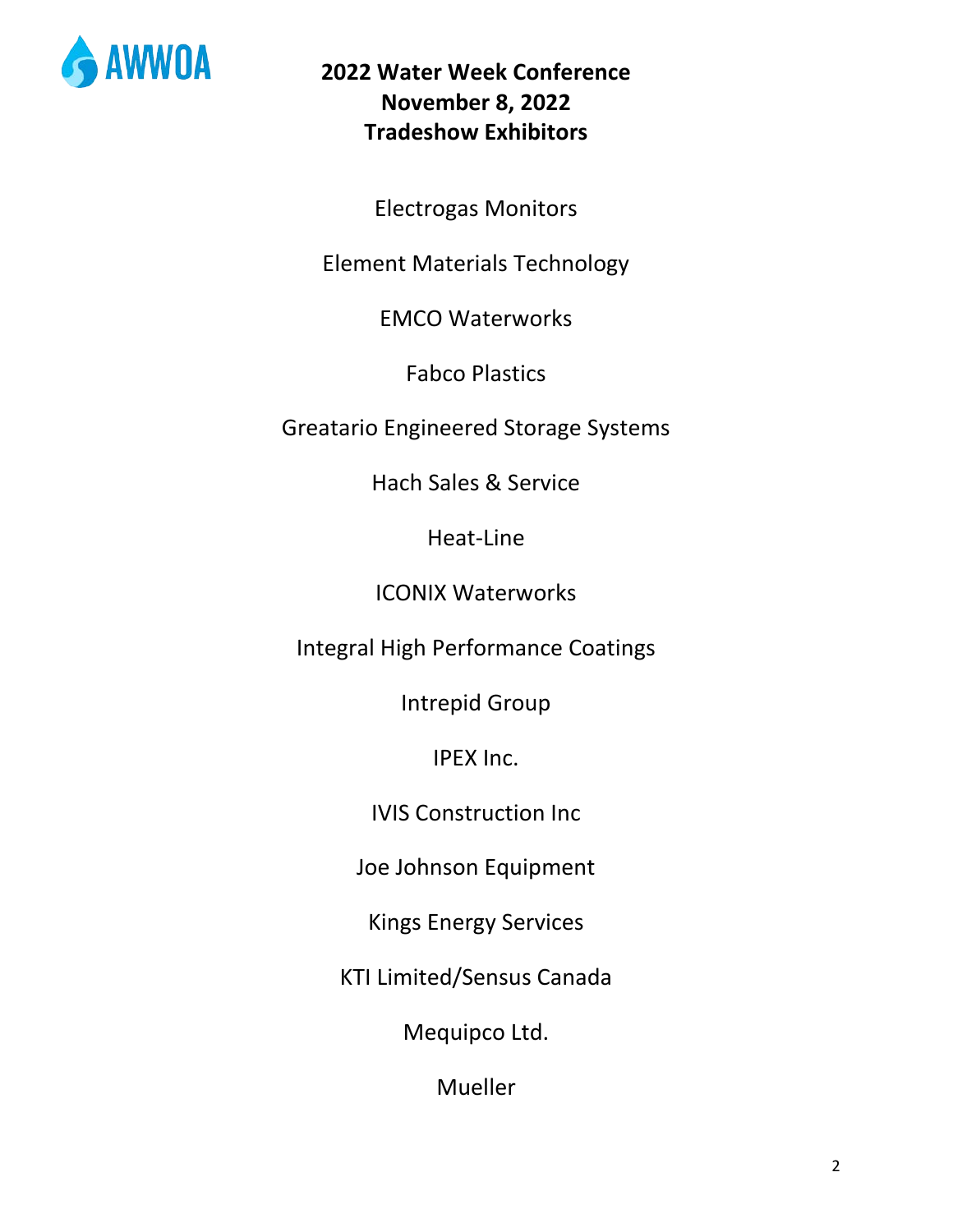

National Process Equipment

Neptune Technology Group

North Fringe Industrial Technologies

Novamen Inc

NS Pawliuk & Son Contracting

Pan Dakota Dive Services

PBX Engineering

Procon Systems

Ramtech Environmental Products

Reed Manufacturing Company

RIDGID

Robar Industries Ltd

Romac Industries

SEGO Canada Inc

Spartan Controls

SRP Control Systems Ltd

Stowell Pumps